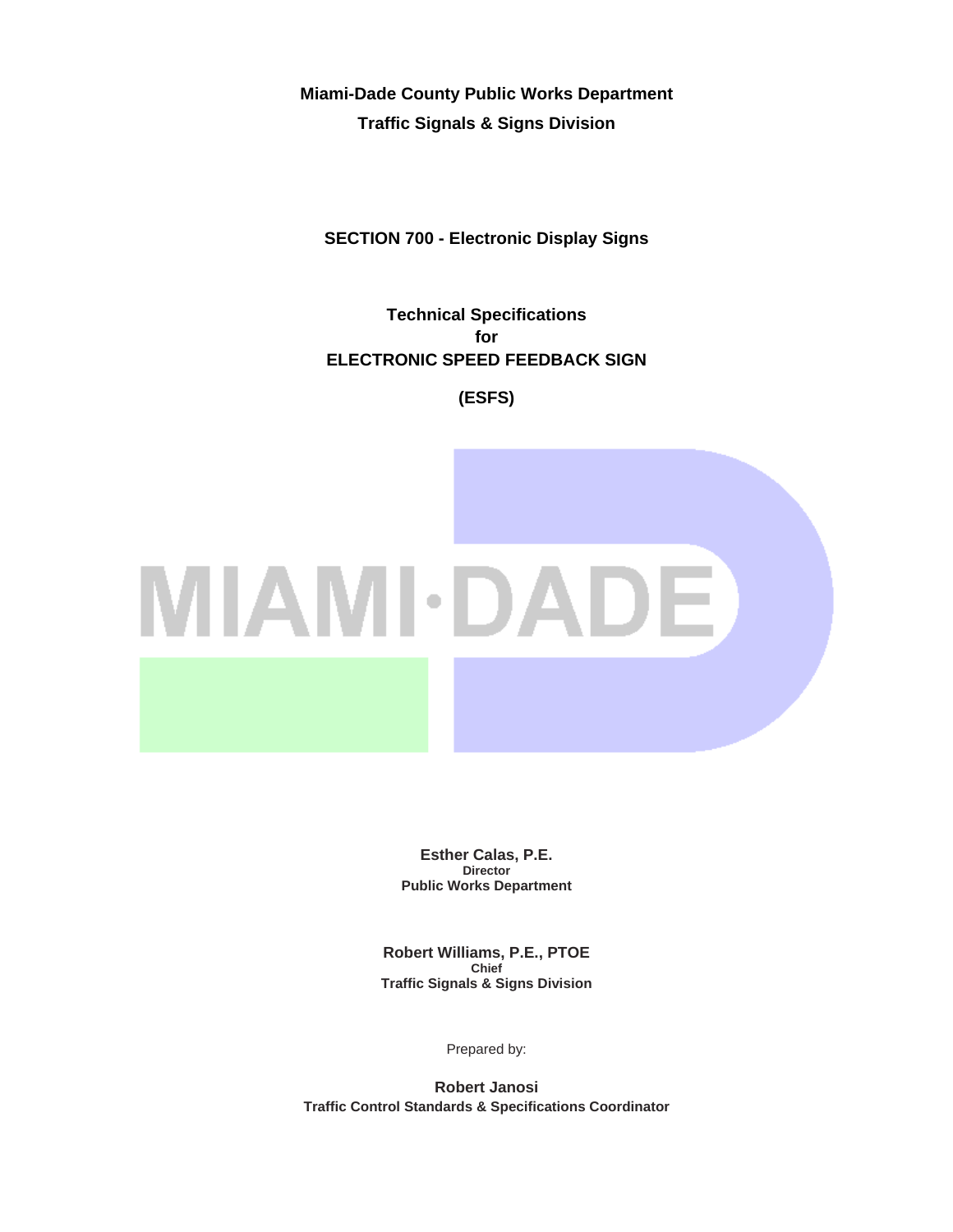*Miami-Dade County specification for Electronic Speed Feedback Signs (ESFS) meet or exceed the Florida Department of Transportation's (FDOT current Minimum Specifications for Traffic Control Signals and Devices (MSTCSD), used for the evaluation and certification/approval for listing on the FDOT Approved Product List (APL), and establishes the minimum standards required on MDPW Qualified Product List (QPL) for use in Miami-Dade County, FL.* 

#### **A700-1 Description**

Electronic Display Signs (EDS) as listed under Section 700 by the Florida Department of Transportation (FDOT) are specialized electronic signs that include dynamic display components. The term EDS refers to a general category of electronically enhanced signs. All EDS shall meet the physical display and operational requirements for warning or regulatory signs described in the FHWA Manual on Uniform Traffic Control Devices (MUTCD) and its companion document, the Standard Highway Signs Book (SHS).

This specification shall cover only one (1) type of electronic signs under this general category of signs, the Electronic Speed Feedback Sign (ESFS). The ESFS is designed to alert motorists of their speed as they approach the sign to alert all road users to conditions that call for a reduction of speed in the interest of safety and to improve efficiency of traffic operations in a particular area along the roadway.

# **A700-2 General Requirements**

ESFS shall allow attachment to vertical and horizontal support structures as part of a single sign post configuration. All electronic assemblies shall meet the requirements of FCC, Title 47 Subpart B Section 15.

The sign shall be designed to withstand the loads defined in the FDOT Structures Manual without deformation or damage. All ESFS assemblies shall be 150 mph wind load rated when installed to Miami-Dade specifications. Signs shall provide an option to include flashing beacons. Printed circuit boards shall be conformally coated. Housings that contain electronics shall be constructed of aluminum alloy sheet a minimum of 0.125 inches thick. Welding used during the construction of Electronic Display Signs (EDS) shall conform to the ANSI/AWS Structural Welding Code - Aluminum.

ESFS type EDS shall include a Static Sign Panel with an integrated dynamic display. Devices included on the FDOT Approved Products List (APL) and MDPW Qualified Products List (QPL) will be designated with a size and type category. On the MDPW QPL the signs are listed separately with restrictions (i.e. ESFS: "School Speed Zones", shall be programmed to operate during school hours only; ESFS: "Non-School Warning Signs", shall operate continuously 24/7 at hazardous locations only).

# *A700-2.1 Electronic Display Signs with Static Sign Panel*

The electronic signs shall have a modular system design comprised of a static sign with an attached electronic display.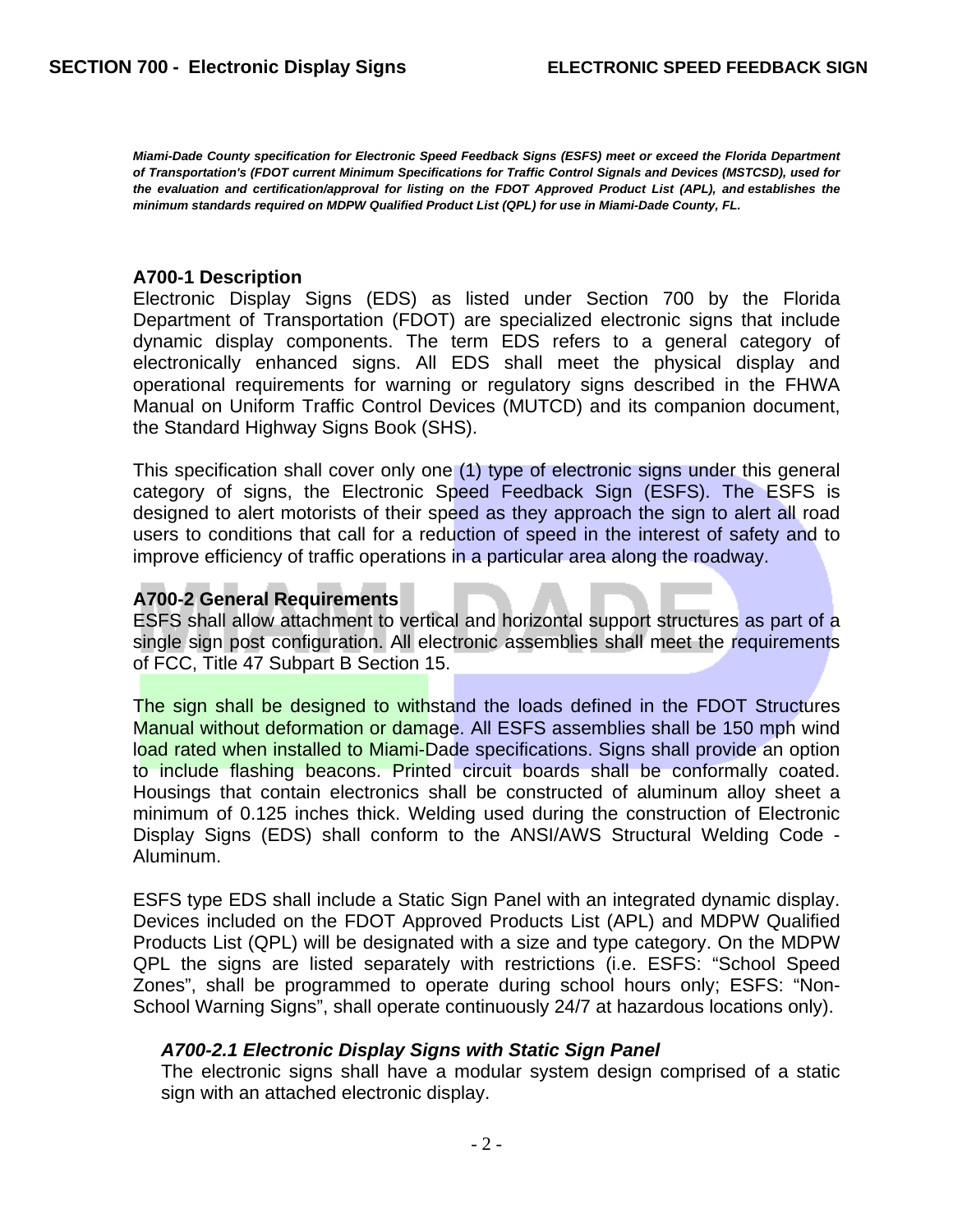# A700-2.1 Electronic Display Signs with Static Sign Panel (Continued)

#### *A700-2.1.1 Static Sign Panel*

Static sign panels shall meet the appropriate FDOT requirements for Highway Signing found in Section 700 of the Standard Specifications for Road and Bridge Construction (SSRBC).

#### A700-2.1.1.1 Static Sign Legend

The sign legend "YOUR SPEED" shall be printed in black on two (2) lines with approximately 6-inch letter height. The minimum letter size of the legend shall meet or exceed the letter size prescribed in the MUTCD and SHS companion document. Font shall mimic the characteristics of fonts defined in the MUTCD and SHS.

A700-2.1.1.2 Static Sign Background Material and Colors Static sign panels shall be provided with full cubed micro-prismatic retroreflective sheeting, ASTM Type XI with the following colors:

- A) School Zones: Fluorescent Yellow/Green
- B) Non-School Warning Signs: Yellow

# A700-2.1.1.3 Static Sign Dimensions



The sign shall adhere to the MUTCD sign dimension requirements for the regulatory speed limit sign. In order to cover multi-lane highway applications, the minimum size requirement is 30" x 36" as specified in MUTCD Section 2B, Table 2B-1

# *A700-2.2 Electronic Display*

Electronic displays shall appear completely blank (dark) when not energized. No phantom characters shall be allowed under any ambient light conditions.

# *A700-2.2.1 Housing*

The electronic display panel cover shall be a non-glare 1/4 - inch (6.35mm) minimum thickness shatter-resistant polycarbonate face to protect and seal the dynamic display and other internal electronics. The display window shall be constructed to absorb impacts from thrown objects by allowing the display boards to deflect inward without damaging internal components.

The polycarbonate face shall be a minimum 90% ultraviolet (UV) opaque and resistant to fading and yellowing. Electronic displays incorporated within static signs shall be mounted to the back of the static sign face. The polycarbonate face shall not be recessed more than 1/4- inch from the front of the static sign.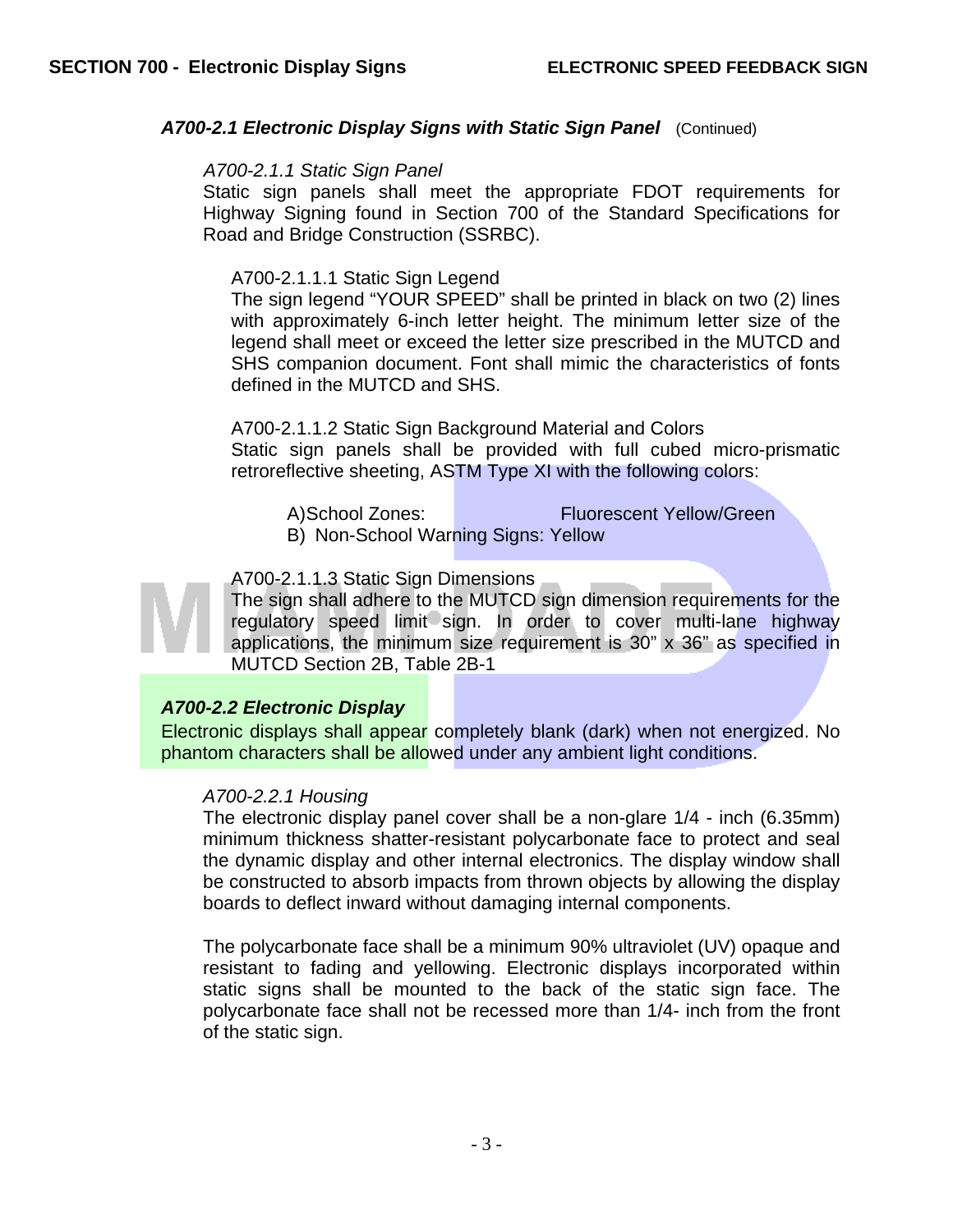## *A700-2.2 Electronic Display* (Continued)

The housing shall be NEMA 3R rated and designed to prevent unauthorized access. The housing shall include weathertight cable entry or connection points for any required power or data connections. The housing shall use 1/4- inch stainless steel hex key button head screws to deter tampering while still allowing maintenance personnel a more compatible tool for removal.

A natural aluminum finish or a white 2-part epoxy paint coating may be used to minimize solar heat absorption to keep internal temperatures to a minimum for maximum component life.

Housing shall have a permanent weatherproof metallic label externally mounted. The label shall indicate whether the device is Set-up for AC, DC or both. The manufacturer's name, date of manufacture, model number, serial number, voltage requirement, and FCC approval number shall also be included.

#### *A700-2.2.2 External Cabinet*

All separate equipment cabinets provided with the ESFS shall be listed on the FDOT APL and MDPW QPL. The cabinet shall be equipped with a standard PPB-1 key lock. No other locks shall be accepted.

# *A700-2.2.3 Optical, Electrical, and Mechanical Specifications for Display Modules*

All LEDs shall operate within the LED manufacturer's recommendations for typical forward voltage, peak pulsed forward current, and other ratings. Component ratings shall not be exceeded under any operating condition.

#### *A700-2.2.4 LEDs and Pixels*

All LEDs used in the display shall have a wavelength output that varies no more than  $\pm 2$  nanometers from the specified peak wavelength. The display and LED pixel cone of vision shall have a minimum of 30 degrees (centered around the optical axis, or zero point, of the pixel). The cone perimeter is defined by the point where light output intensity is 50 percent of the intensity measured at the zero point of the pixel. For all colors other than white, ensure that the sign display produces an overall luminous intensity of at least 9200 candelas per square meter when operating at 100 percent intensity. Manufacturer shall provide documentation that indicates the LED brightness and color bins that are used in each pixel. LEDs shall be individually mounted on a PCB, and are able to be removed and replaced using conventional electronic repair methods. Encapsulated LEDs within a pixel are not allowed.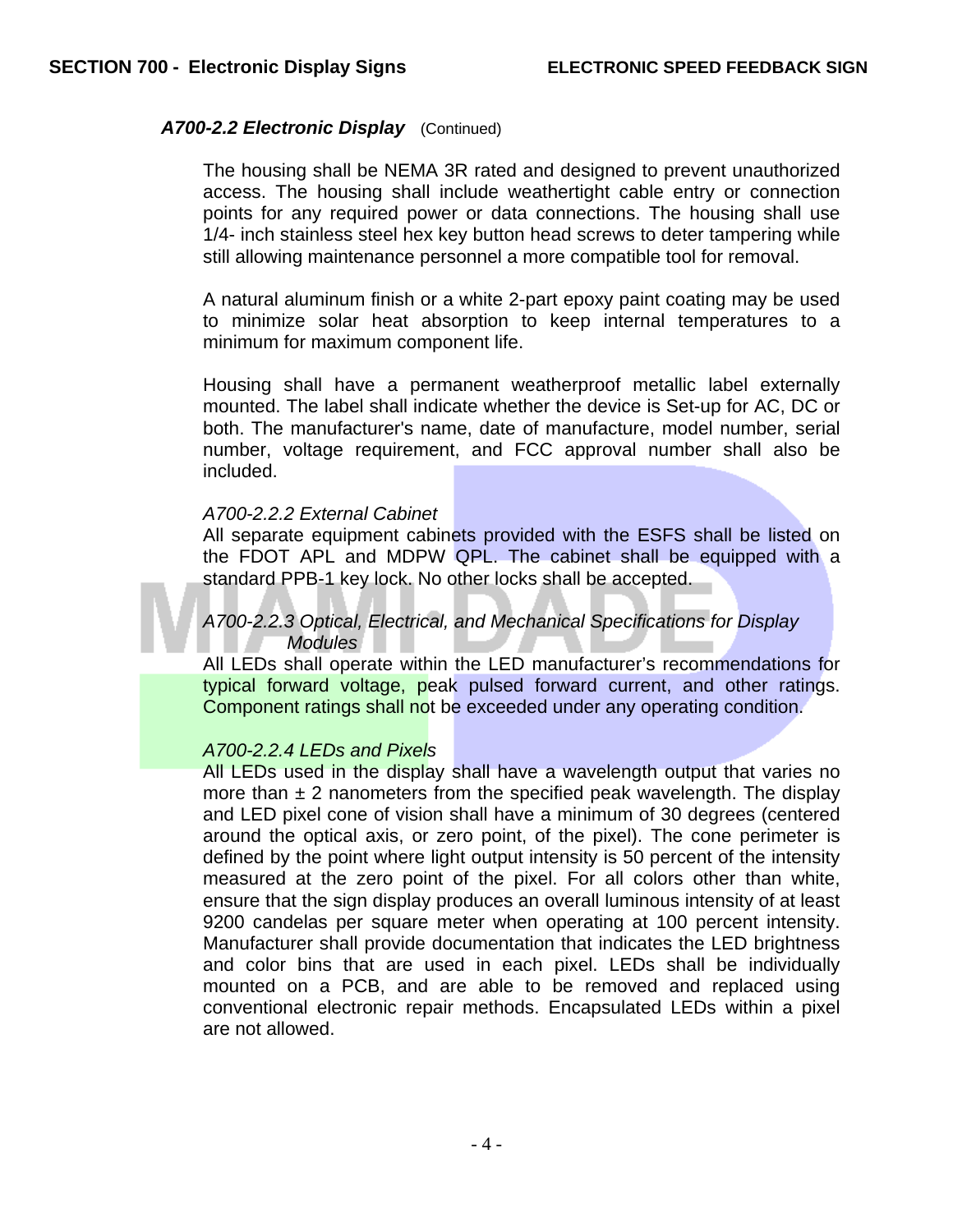#### *A700-2.2 Electronic Display* (Continued)

#### A700-2.2.4.1 ESFS Background/Foreground Colors

The ESFS display background shall be flat black (Federal Standard 595A-37038) with a reflectance value not exceeding 25 percent. ESFS shall utilize amber LEDs with a peak wavelength of 590 nanometers. ESFS shall have a minimum 1-inch contrasting margin around illuminated characters.

#### A700-2.2.4.2 Legend Sizes and Fonts

The minimum numeral and letter size of the electronic display shall meet or exceed the numeral and letter sizes prescribed in the MUTCD and SHS companion document. Fonts shall mimic the characteristics of fonts defined in the MUTCD and SHS. A two-digit speed display which flashes the approaching vehicle's speed shall be comprised of amber color LEDs forming numerals approximately 15-inches in height. The "SLOW DOWN" message shall be amber color LEDs forming the letters that shall be approximately 6-inches in height.

# *A700-2.3 Electronic Display Controller*

The electronic display controller required for the operation of the ESFS shall be housed within the sign and be equipped with a security lockout feature to prevent unauthorized use. There shall be an option that allows downloading of data but restricts users to read-only access for all other areas. Read-only access shall not allow any changes that will affect the operation of the sign. The electronic display shall not be adversely affected by radio transmissions. The controller shall provide a "blank" default message upon loss of controller function.

# *A700-2.3.1 Programmed Settings Backup Power Supply*

Display control electronics shall maintain programmed settings and schedules indefinitely and shall incorporate a separate real-time clock backup power supply to maintain on-board clock settings through a power outage for up to two (2) weeks and recharge itself when power is restored. The backup power supply shall utilize no batteries.

#### *A700-2.3.2 Communication*

The sign shall have capabilities of wireless communication at the install site and be upgradeable to communicate from a remote location. The Electronic Display Controller shall possess a minimum of one (1) serial interface with the ability to connect to a laptop computer. The serial data interface shall support multiple data rates from 9600bps to 115200 bps.

#### *A700-2.3.3 Configuration and Management*

The sign shall be provided with computer software, by the manufacturer that allows a user to program, operate, exercise, diagnose, and read current status of all sign features and functions using a laptop.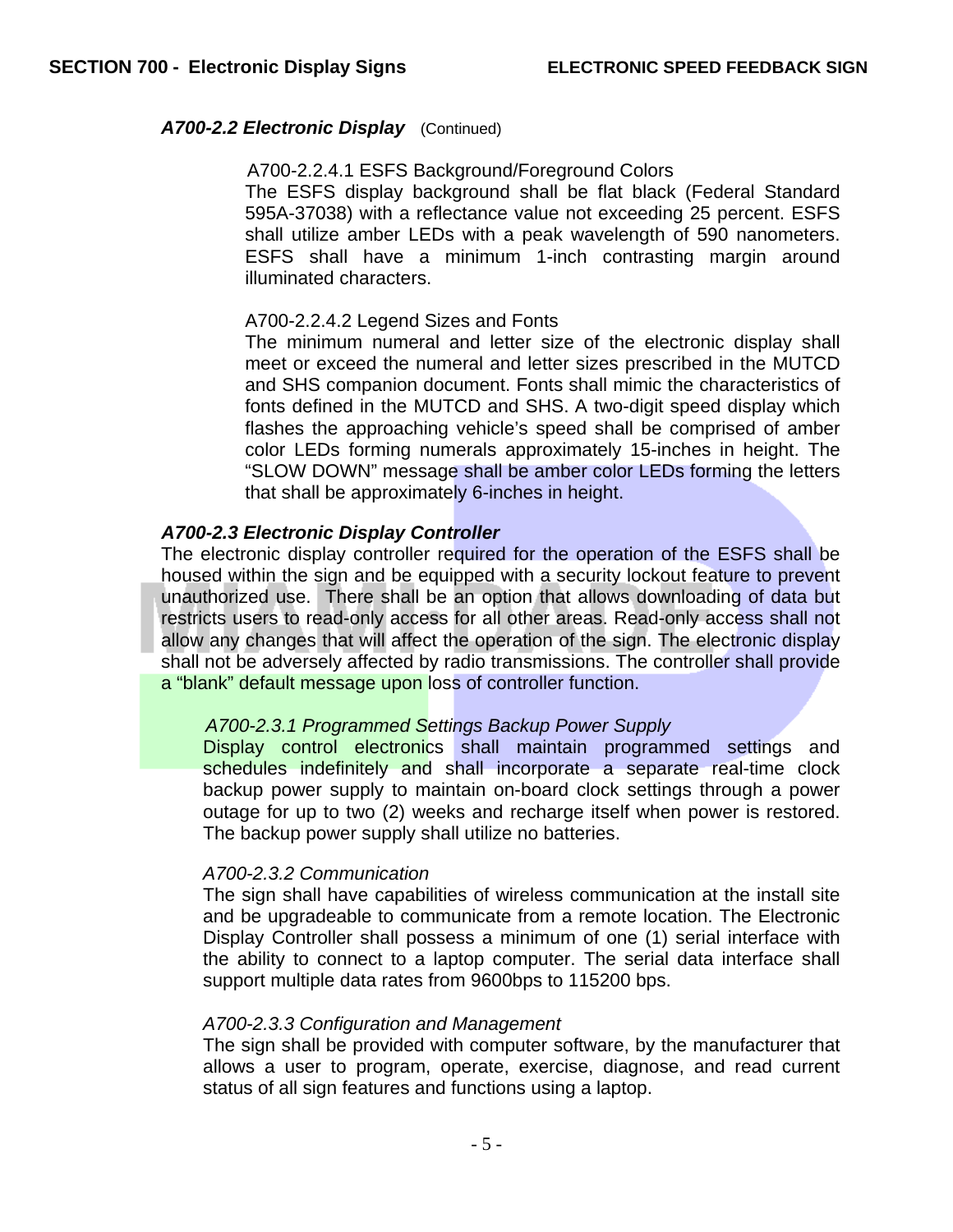# *A700-2.3 Electronic Display Controller* (Continued)

# A700-2.3.3.1 Sign Set-up

The following functions shall be programmable wirelessly in the field or remotely:

- A) Date and time of day;
- B) Real- time clock correction factor;
- C) User-selectable alphanumeric sign identification code of at least 22 characters to allow unique identification of each sign location;
- D) Firmware Upgrades;
- E) Sign Schedule;
- F) Data Management Traffic data download and memory reset

# A700-2.3.3.2 Sign Scheduling

The sign schedule manages how the sign operates based on time-ofday and day of the week. The schedule shall be capable of supporting annual school calendars.

Schedule components include operating modes, daily timetables, weekly schedules, and exceptions. Software shall allow schedules and schedule components to be:



- A) Created while disconnected from the display sign and stored in the PC to upload to the ESFS wirelessly in the field or remotely;
- B) Copied and modified to easily create new schedules or schedule components;
- C) Identified with a minimum 22 alphanumeric characters;
- D) Easily transferrable to field PCs without requiring new software installation.

# A700-2.3.3.3 Operating Modes

Should be able to support up to 500 operating modes to support "On", "Off", stealth functions, and varying speed limits. A mode consists of the following settings:

- A) Display "On" or "Off";
- B) Data Collection "On" or "Off";
- C) Speed Detector Settings (Speed Limit, Violation Alert, Slow Down alert, Minimum display speed, and maximum display speed/high-speed cutoff);
- D) External Device "A" and External Device "B" speed thresholds and flashing patterns (flashing in unison, alternating with each other, or flashing in synchronization with the violation alert display).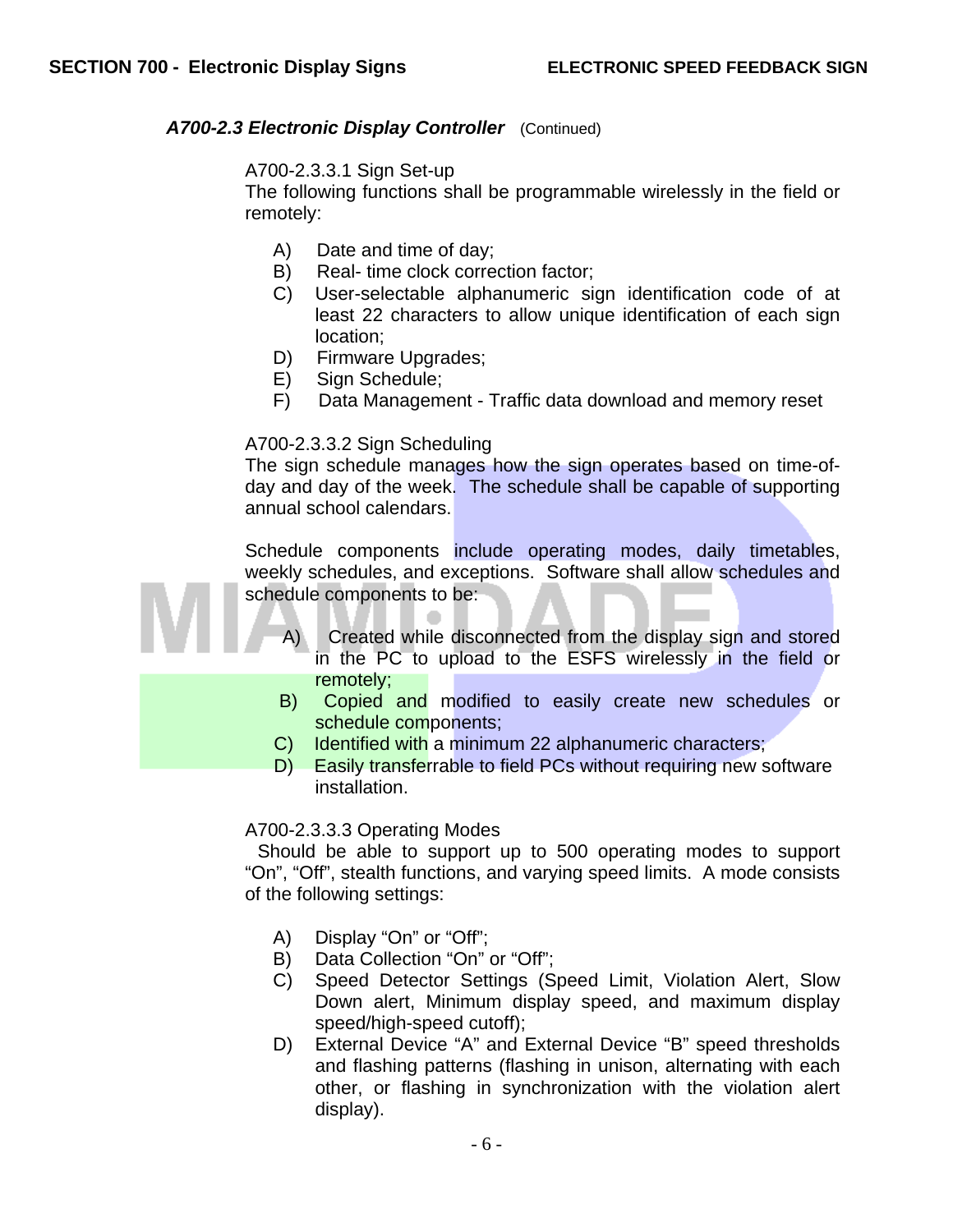# *A700-2.3 Electronic Display Controller* (Continued)

#### A700-2.3.3.4 Daily Operation

Should be able to support 500 daily timetables that determine operating mode by time-of-day and supports up to 16 mode changes per day.

#### A700-2.3.3.5 Weekly Operation

Should be able to support 500 weekly schedules to be defined that determine the timetable in use by day of the week.

#### A700-2.3.3.6 Schedule Exceptions

Should be able to support 364 exceptions per year for up to two (2) years to be pre-programmed by date and time to support special events, construction zones, and in the case of school zones, non-school days.

# *A700-2.4 Operation and Performance*

ESFS shall be visible from a distance of at least 1/4 mile and legible from a distance of 400 feet for applications on roads with a speed limit less than 45 miles per hour and visible from a distance of at least 1/2 mile and legible from a distance of at least 650 feet for roads with speed limits 45 miles per hour or higher. In both cases, the requirements shall be met under both day and night conditions. ≏

# *A700-2.4.1 Display Intensities*

The electronic display shall automatically adjust brightness for day and night operation in order to meet or exceed visibility requirements. The signs shall be equipped with a light sensor that accurately measures ambient light level conditions at the sign location. The signs shall automatically adjust LED intensity based on the ambient light conditions in small enough increments that the sign's brightness changes smoothly, with no perceivable brightness change between adjacent levels. Stray headlights shining on the photoelectric sensor at night shall not cause LED brightness changes.

# *A700-2.4.2 Flash Rates*

Message dwell time shall be approximately one (1) second after the target passes the sign. The message flash rate shall be individually programmable between 90 and 120 flashes per minute. Flasher outputs for external flashers shall be fixed between 50-60 flashes per minute.

# *A700-2.5 Mechanical*

Sign mounting provisions and mounting hardware shall accommodate sign weight and wind loading requirements of the FDOT Structures Manual.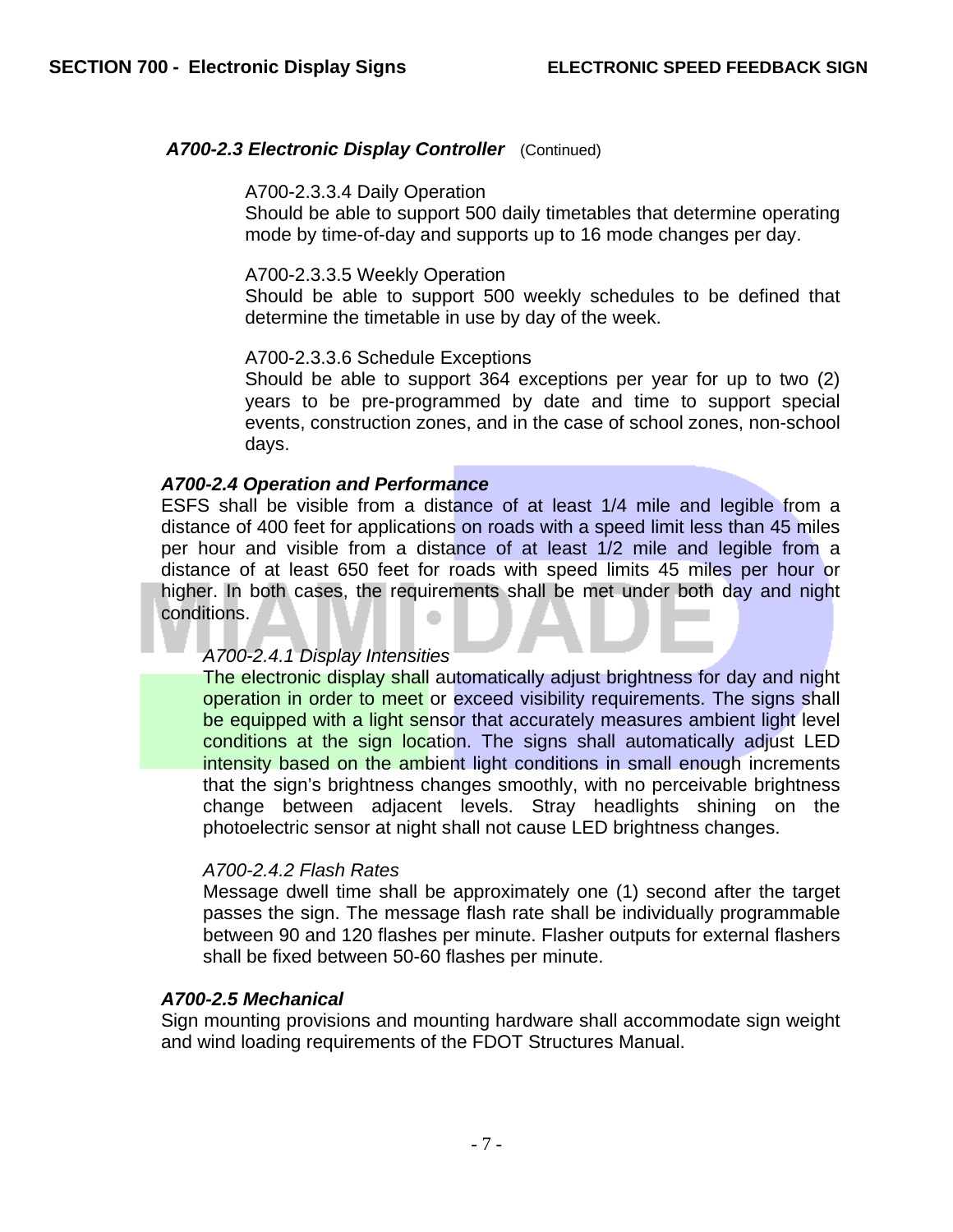# *A700-2.5 Mechanical* (Continued)

#### *A700-2.5.1 Sign Weight*

The housing with all components shall not exceed forty-five (45) pounds.

#### *A700-2.5.2 Fasteners and Attachment Hardware*

Use only nuts, bolts, washers, and other fasteners meeting Section 603 of the FDOT SSRBC.

#### *A700-2.6 Electrical*

All power inputs shall be fuse and reverse polarity protected. Signs shall be able to recover from power loss and return to their operational state without user intervention. The signs shall be designed to operate as either Solar Power (SP) or 120 VAC.

#### *A700-2.6.1 Solar Power*

Solar powered signs shall be capable of fully autonomous operation 24 hours per day, 365 days per year. The system shall provide for automatic battery charging, overcharge protection, and have indications that display current status and faults. Solar systems shall be designed to take into account the following factors: Minimum solar radiation available in the geographic region; total power draw for all devices connected to the sign as ordered; local site conditions.

# A700-2.6.1.1 Solar Controller and Panel System

The solar controller and panel system shall include: temperature compensation, constant voltage, allowing up to 100 percent capacity, reverse leakage current protection, ambient temperatures from - 40° F to at least  $122^{\circ}$  F (-  $40^{\circ}$ C to at least +  $50^{\circ}$ C), anodized casing or equivalent, and charging indicator. Solar power signs shall have a maximum power draw of 17 watts. Solar controller shall meet all requirements of Underwriters Laboratories UL 1741.

The solar power system should be designed and supplied by the ESFS manufacturer. In the event that the solar power system is not directly provided by the ESFS manufacturer, the Vendor shall be required to obtain Manufacturer approval of the solar system to ensure proper illumination and sign operation as specified. Failure to do so, by the Vendor, shall require the Vendor to upgrade, modify, or exchange the system component(s) at their expense.

# A) Solar Controller

The solar controller shall be connected to the solar panels and batteries inside a MDPW QPL approved weatherproof NEMA 3R cabinet enclosure with a natural aluminum finish reflecting sunlight for increased battery life.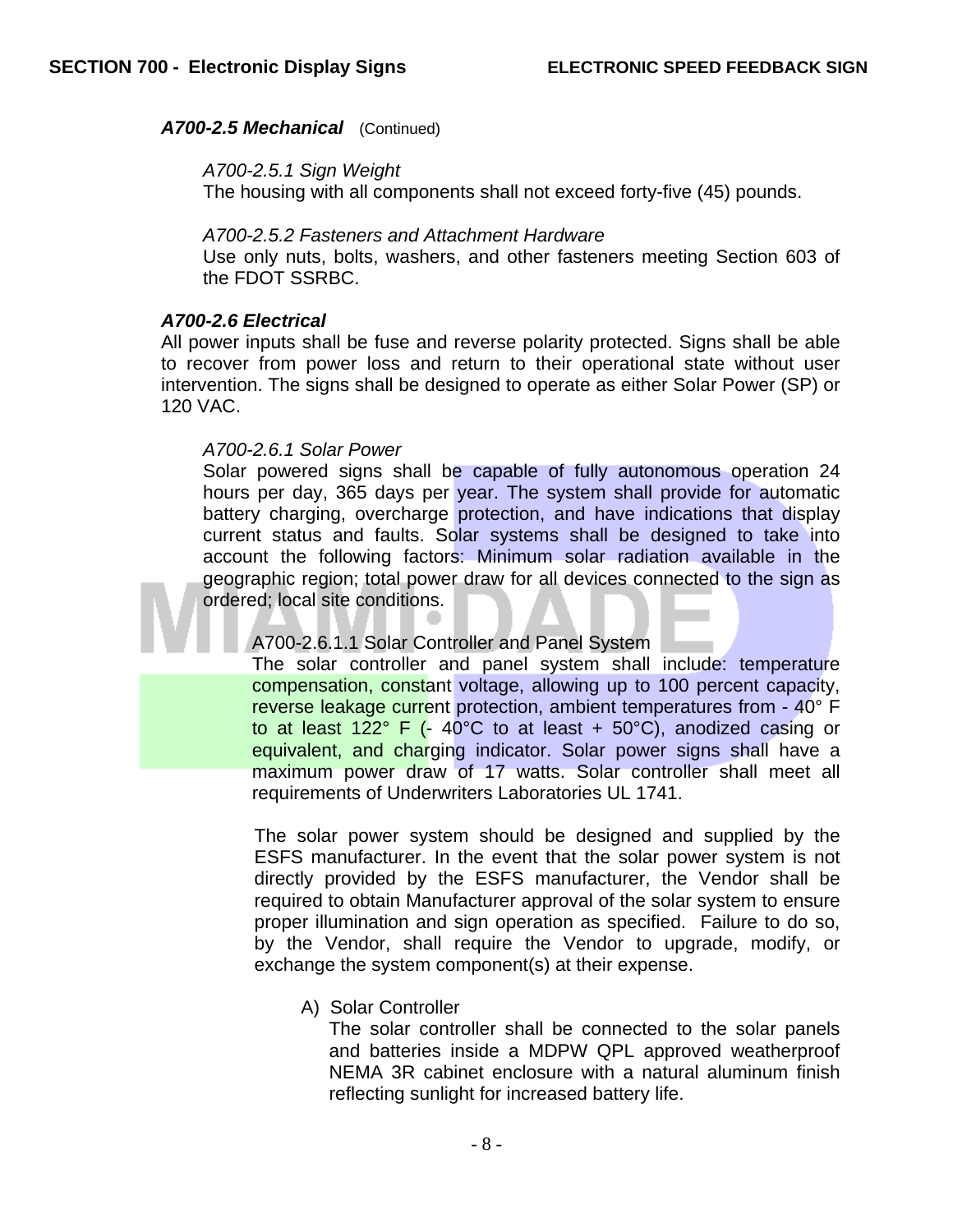*A700-2.6 Electrical* (Continued)

- B) Solar Batteries
	- 1) Battery shall be 55AH 12V DC deep cycle solar rated, sealed valve regulated, gelled electrolyte or AGM lead acid battery, and rated as non-spill able suitable for the application and operating environment.
	- 2) Flooded lead acid batteries are prohibited.
	- 3) Batteries shall be capable of providing ten (10) days of continuous operation without sunlight.
	- 4) Battery life shall have a minimum of five (5) years.
- C) Solar Array Panel(s)
	- 1) Single solar panel with maximum wattage (Pmax) of 50W or higher, industry-standard 12V DC design with tempered glass.
	- 2) Frames shall be anodized aluminum and rain tight, with industry-standard cable fittings.
	- 3) The power output shall be designed for twenty-five (25) years of usable output and shall be free from defects in materials and workmanship for five (5) years.

D) Solar Array Panel Mounts

- 1) Mounts may be fixed-angle and shall be manufactured from corrosion proof aluminum.
- 2) Fastening hardware shall be Grade 316 Stainless Steel.
- 3) Mounts, if adjustable, shall include similar materials for adjustable leg parts for the solar array pitch angle adjustment.

# *A700-2.6.2 AC Power*

AC powered signs shall be capable of operation from 89 - 135 volts with a frequency of 60 Hz +/- 3. Fluctuations in line voltage, within normal limits shall have no visible effect on the appearance of the luminous intensity of the display. AC power signs shall have a maximum power draw of 20 watts.

# *A700-2.7 Speed Detector*

# *A700-2.7.1 Programmable Speed Thresholds and Violation Alerts*

The signs shall be programmable for the posted speed limit, violation alert flashing, Slow Down alert, and the minimum and maximum speed to display**.**  The sign will display the driver's speed when the minimum speed threshold is reached. The signs shall detect when the posted speed is exceeded by one mile per hour (1 mph) and then activate the violation alert.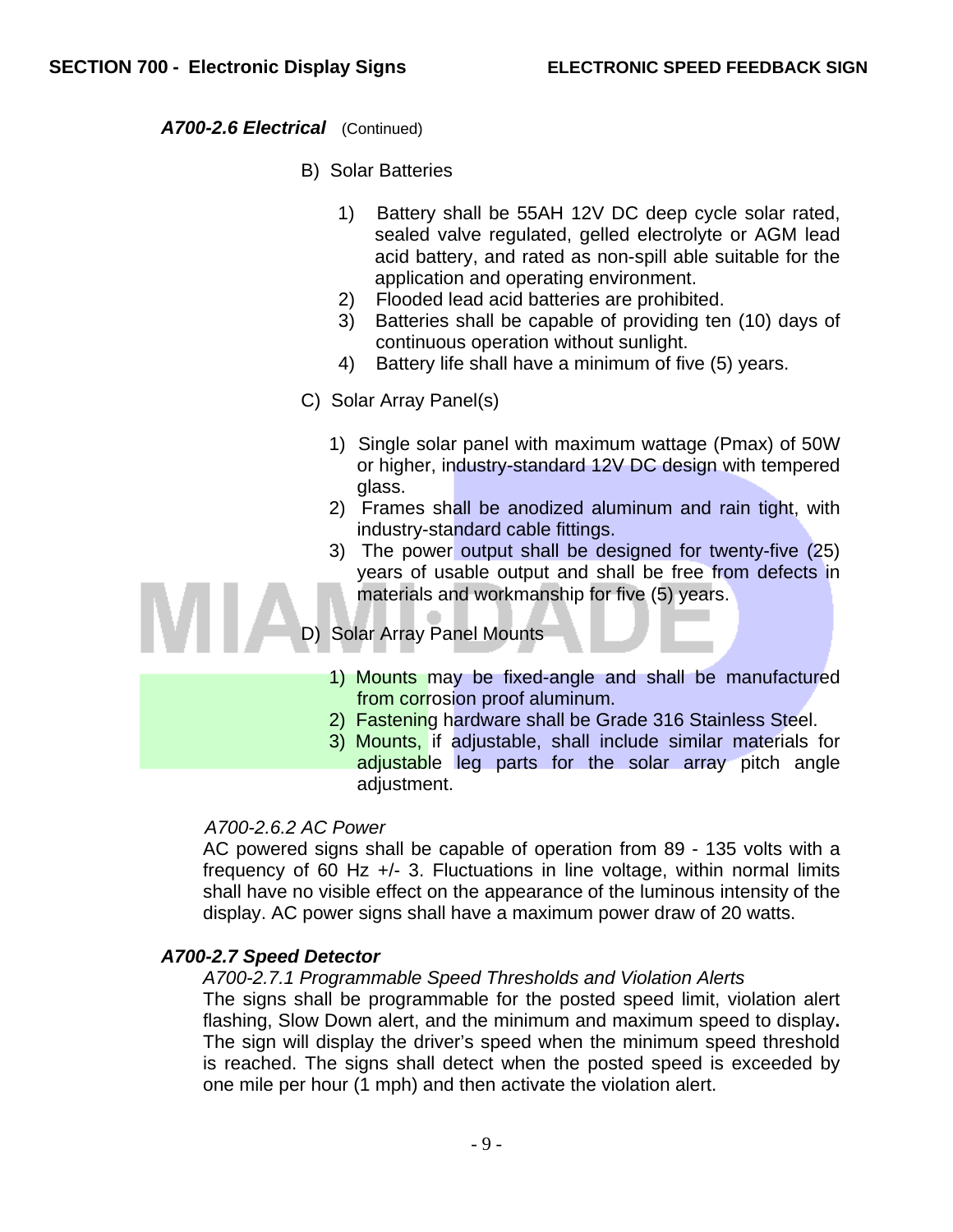# A700-2.7 Speed Detector (Continued)

When the alert is activated, the display shall flash the driver's speed. When the detected speed exceeds the maximum programmed speed (high speed cut-off) threshold, the display shall blank out or display the alert message "SLOW DOWN" until the driver's speed is lower than the message threshold. When no advancing traffic is detected, the display shall be blank. The speed detector shall not activate alerts or display speeds for vehicles outside the display's cone of vision.

# *A700-2.7.2 Speed Detector FCC and Power Requirements*

The speed detector shall not be affected by normal radio transmissions. The signs shall meet the requirements of FCC Part 90. Radar device shall meet specifications for an FCC Part 15 Low Power Device - 24.150 GHz (K-band) and shall not require an operating license. The speed detector *shall operate on 10.8 to 16.6V DC.* 

# *A700-2.7.2 Approach Only Radar*

Signs shall monitor and display the speed of approaching traffic only. The detector shall be able to accurately detect and determine the speed of approaching vehicles. The signs shall be able to detect a motorized vehicle 1000 feet in advance of the sign. The radar shall be capable of measuring speeds between 10 and 99 mph with an accuracy of +/- 1 mph.

# *A700-2.8 Traffic Data Collection and Reporting*

# *A700-2.8.1 Data Capturing and Storage*

Sign shall record and store separate data points for each target (vehicle), which shall include final speed as the target passes the sign and the date and time for each detected target. To prevent individual data points from being lost, the individual data points shall remain available in the sign until the maximum capacity is met or the end-user downloads the data into the PC. The ESFS shall have the capability of capturing vehicle speed data with the display off (stealth mode) to support "before and after" studies.

There shall be an option for circulating data collection which overwrites the oldest data records. ESFS shall have capacity to store data at least thirty-one (31) calendar days with a minimum data capture of 4500 targets (vehicles) per day before overwriting for the maximum traffic volume.

# *A700-2.8.2 Data Analysis and Reporting*

Data collection, reporting, and graphing shall run locally on a desktop PC or a notebook PC without requiring the internet.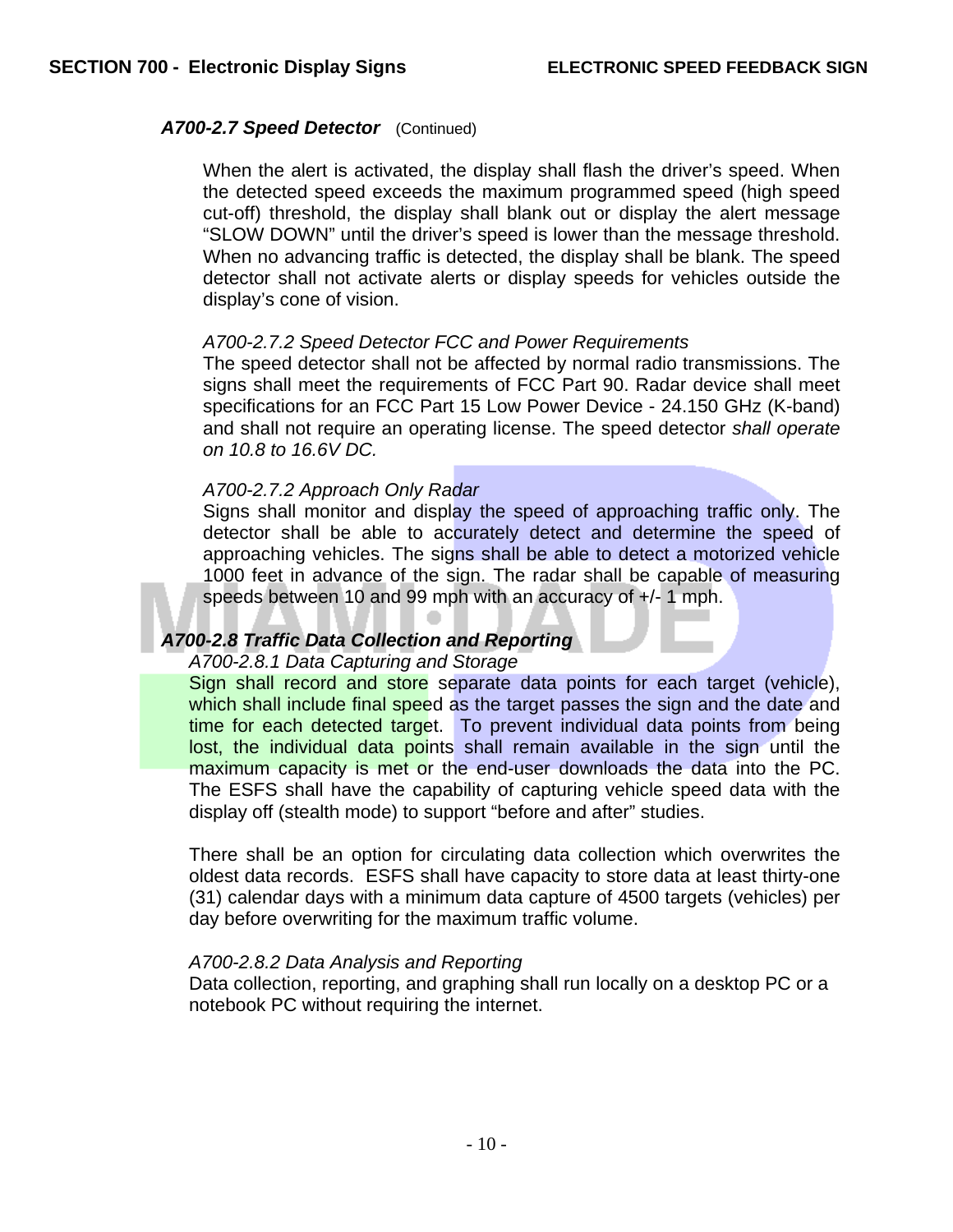# A700-2.8 Traffic Data Collection and Reporting (Continued)

Data shall be formatted as a comma separated value (.csv) file in ASCII file format providing access to the raw data and the ability to import into other traffic analysis tools.

Data windowing available with the ability to automatically generate reports with the subset of data; shall have the ability to select a range of dates and times that is less than the total time period for which data is collected.

Reporting software shall be easy to use and charts easy to modify. Automatic reports shall be provided in tabular and graphical analysis of the following data using a personal computer running Microsoft Excel™, and shall report the following information:

- I. Average vehicle speeds;
- II. 85th percentile vehicle speeds;
- III. Three additional percentile vehicle speeds defined by the user
- IV. Percent of conforming vehicles;
- V. Total number of vehicles;
- VI. Moving averages of vehicle speeds with the ability for the user to adjust the number of data points used in calculating the moving average.

# *A700-2.9 Serviceability*

# *A700-2.9.1 Wireless Diagnostics*

For field support, programmability, data downloads and diagnostics shall be accessible via Bluetooth<sup>™</sup> wireless link to a Windows-compatible notebook computer, and shall have the following display diagnostics with the ability to:

- I. Run a test sequence that initiates a display digit roll-up test to verify the ESFS is operating properly;
- II. Ability to measure DC voltage to the system on Solar Powered units;
- III. Validate that data is being collected and radar is operational;
- IV. Display firmware version and update to latest version, when required.

#### *A700-2.9.2 Field Repair and Upgrades*

Display alignment shall be easily adjusted, without exchanging internal parts, to work on the center median, left, or right side of the roadway.

Display shall be comprised of modular components that can be exchanged easily in the field without removal of the sign from the mounting pedestal or mast. The following components shall be field replaceable: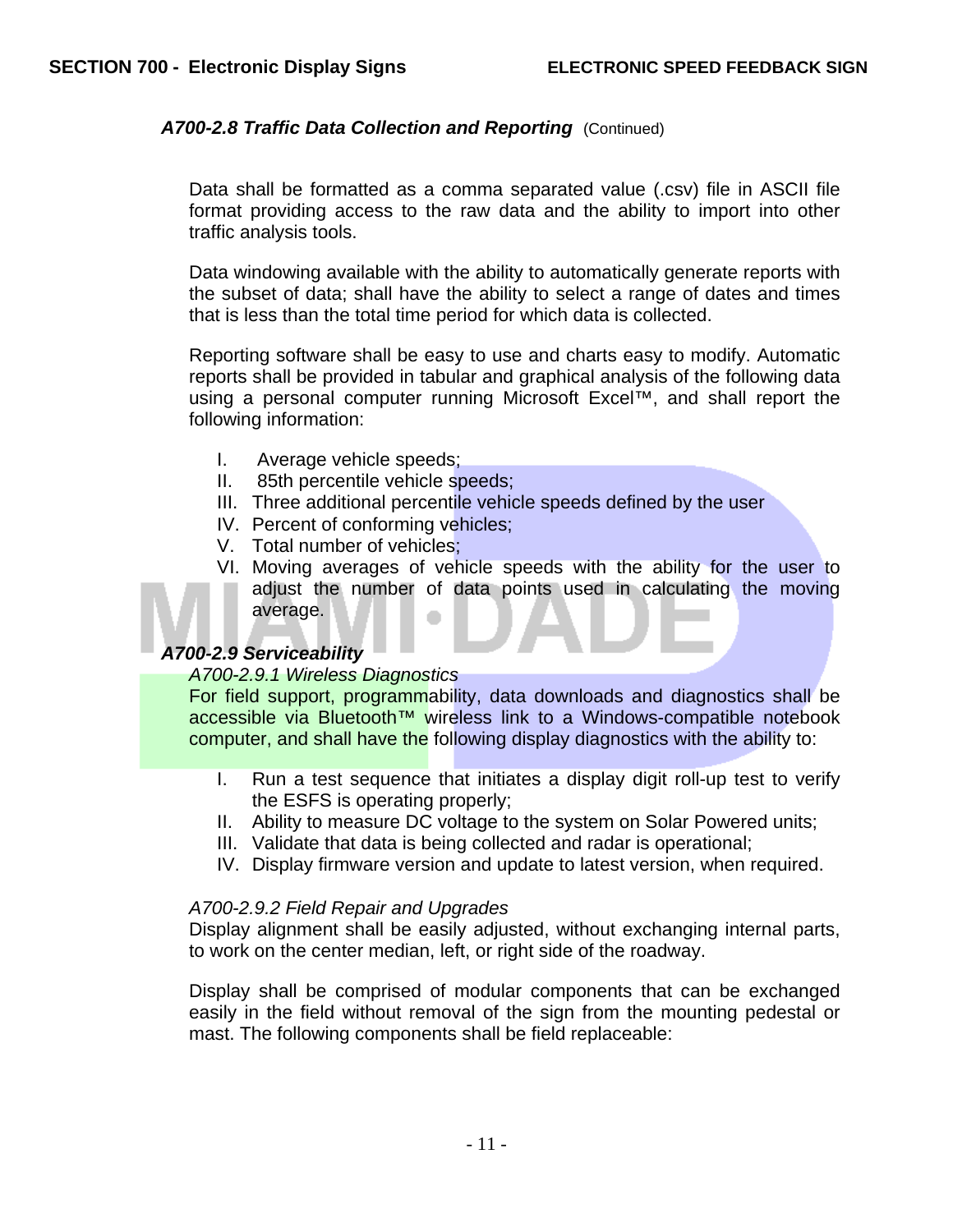# A700-2.9 Serviceability (Continued)

- I. Radar unit;
- II. Controller board;
- III. Fuse block(s);
- IV. Communication options such as modems or adapters;
- V. LED Display panels;
- VI. GPS time-reference antenna;
- VII. AC power supply, fuses, internal cabling;

VIII. For solar power packages, the solar controller, battery and panels

The ESFS shall be upgradeable in the field to add a GPS time-reference antenna and/or to add support remote communication via Ethernet, cellmodem, or other method.

# **A700-3 Environmental**

The electronic display shall meet the environmental requirements as described in Section A615 of FDOT Minimum Specifications for Traffic Control Signals and Devices manual. The display shall be designed and constructed in a manner that prohibits fogging, frost, or condensation from forming within the dynamic portion of the sign.

# **A700-4 Warranty**

The ESFS shall have a manufacturer's warranty covering defects in assembly, fabrication, and materials for five (5) years from date of receipt from manufacturer. In addition, the manufacturer's warranty on the LEDs, comprising the display segments, shall be ten (10) years from date of receipt of the ESFS.

The manufacturer at no charge shall provide replacement components for in-warranty repairs when provided in exchange for the part being replaced. Outbound shipping costs for warranty replacements signs/parts shall be paid for by the manufacturer.

All control software and/or firmware updates shall be available to the County at no additional charge, during the warranty period. Manufacturer shall supply technical telephone support at no extra charge to the County.

# **A700-5 Certificate of Compliance**

For MDPW QPL approval, the Manufacturer shall provide to Miami-Dade County a Certificate of Compliance on company letterhead. The document shall certify that all components of the ESFS fully comply with the specifications and all other requirements as specified herein or have been amended to comply with this specification and will be fully honored, by the Manufacturer.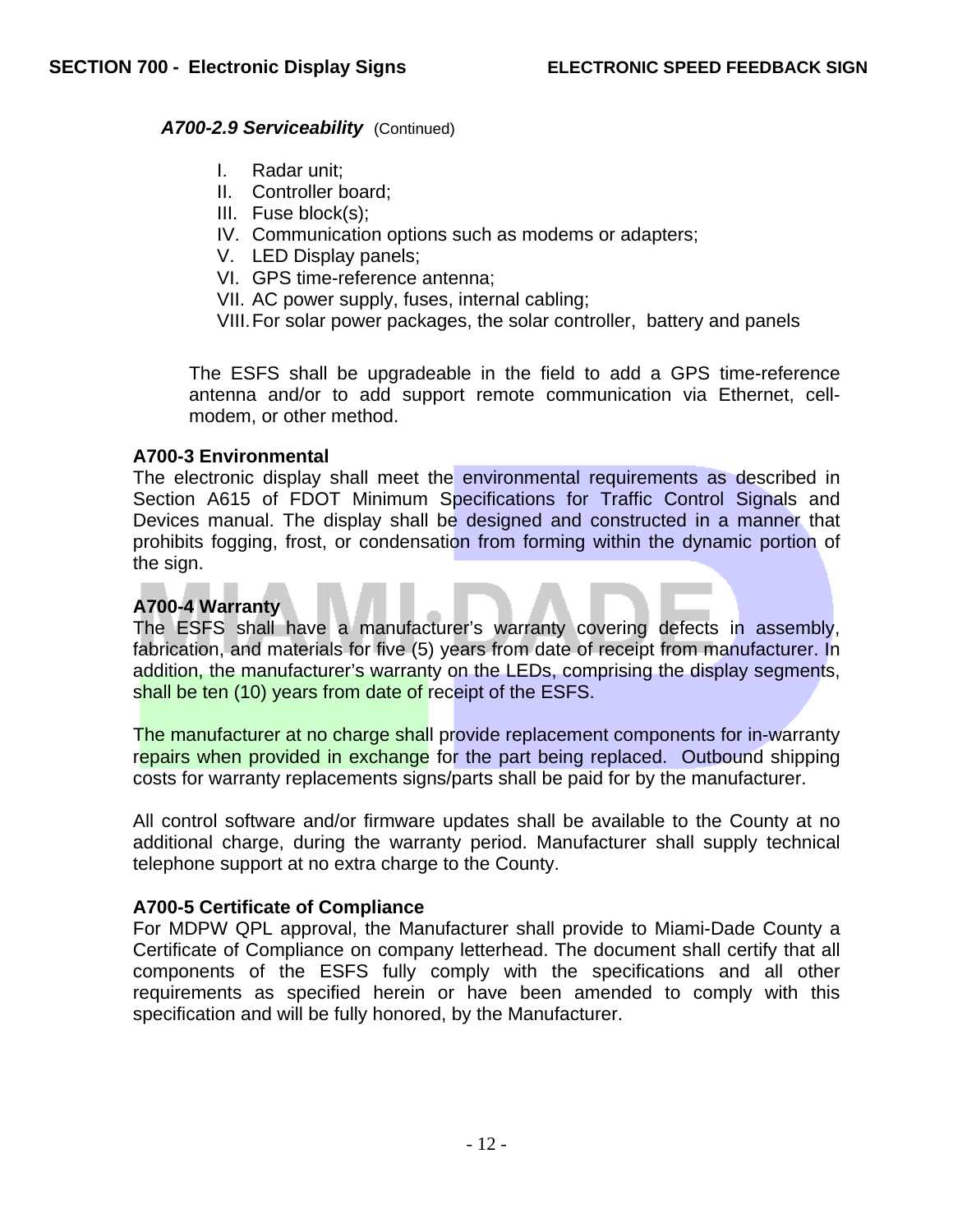# **A700-6 Conflicts and Waiver**

In the event the Manufacturer takes an exception to full compliance, it shall be clearly specified in writing, any non-compliance to the specifications and/or requirements. MDPW TSS, at its discretion, has the right to waive in writing, any exception(s) of non-compliance, if in the best interest of the County. Failure by the Manufacturer to note non-compliance(s) shall therefore waive any rights the Manufacturer may have with conformance to the specified requirements, by the County.

#### **A700-7 MDPW QPL Review Process**

The Manufacturer shall follow the requirements, as noted on the following pages, for MDPW QPL approval for all ESFS.

#### *A700-7.1 Compliance Requirements and QPL Submittals*

#### *A700-7.1.1 Product Samples*

As a *re*quirement for MDPW QPL testing and acceptance portion of the ESFS, the Manufacturer/Vendor shall donate to Miami-Dade County a minimum of two (2) ESFS for testing and field evaluation. The length of the actual field testing portion shall be a minimum of three (3) months from the field turn-on date. Unless the device is deemed unacceptable, by the County, it shall remain the property of MDPW, at no cost to the County. In the event the device is not accepted, it shall be returned to the Manufacturer/Vendor, by the County.

Failure by the Manufacturer to comply with all QPL testing/evaluation requirements shall deem the device not approved for installation/use within the jurisdictional boundaries of Miami-Dade County, Florida.

Additional QPL process information and requirements can be found at: **http://www.miamidade.gov/pubworks/traffic\_signals.asp**

#### *A700-7.1.2 Shop Drawings*

The Manufacturer shall provide complete shop drawings on ESFS sign along with additional drawings showing various mechanical sign support(s) for the installation of both solar power and ac systems for pedestal installations, etc.

# *A700-7.1.3 Manuals and Schematic Drawings*

The Manufacturer shall provide Installation, Operation and Maintenance Manuals along with electrical and electronic schematic drawings, as noted:

- A)Installation Manuals:2 required
- **B)** Operation Manuals: 3 required
- C) Maintenance Manuals: 2 required
- D) Schematic Drawings: 2 required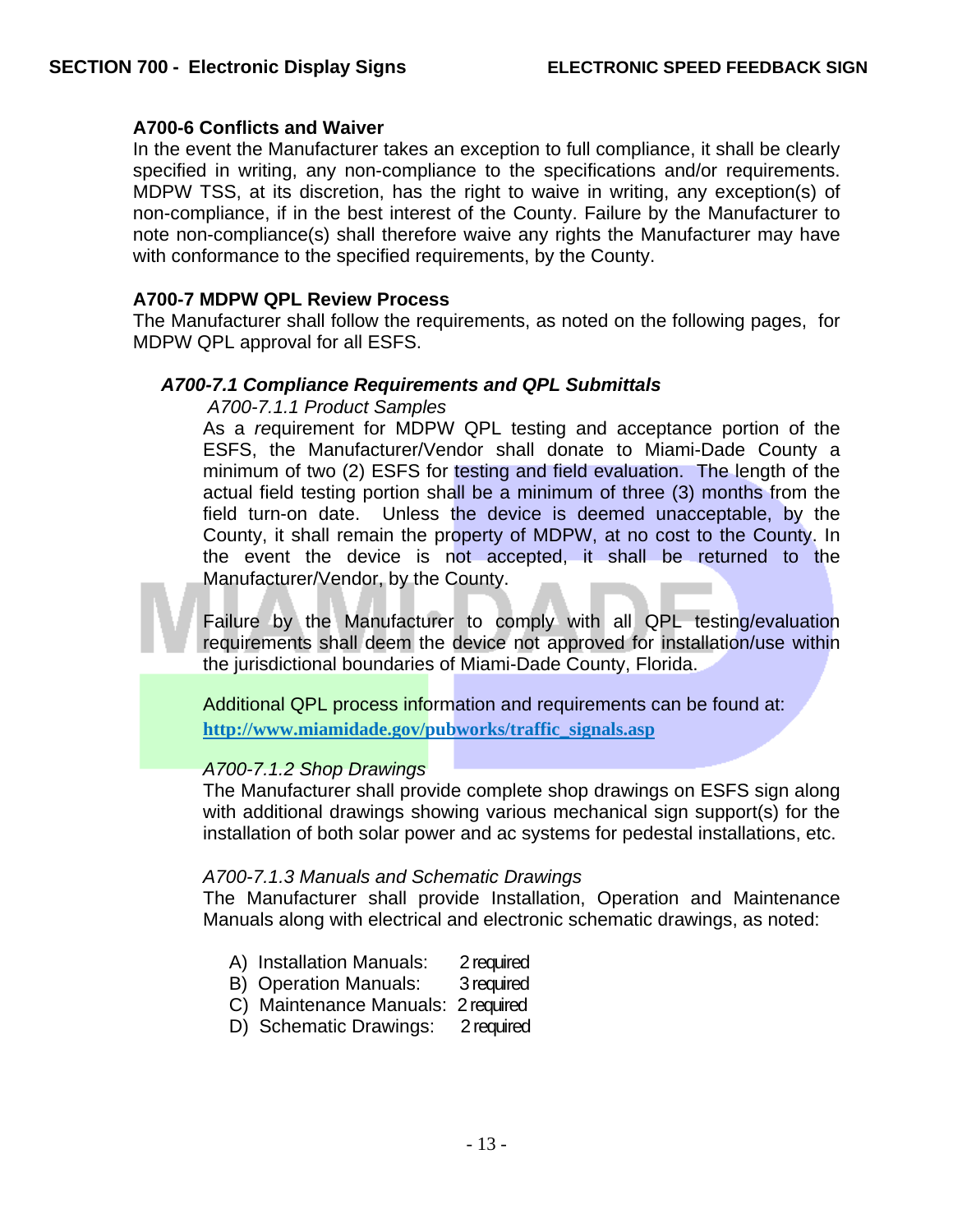# A700-7.1 Compliance Requirements and Submittals (Continued)

#### *A700-7.1.4 Parts List with Pricing*

The Manufacturer shall supply a complete list of parts for the ESFS along with a current pricelist for said parts.

#### *A700-7.1.5 Warranty Documentation*

The Manufacturer shall submit complete product warranty information.

#### *A700-7.2 Product Testing and Specification Verification*

The ESFS shall be tested and evaluated at the County's Public Works Department, Traffic Signals & Signs Division Electronic Shop, 7100 NW 36 Street Extension, Miami, Florida 33166.

The two (2) product samples provided by the Manufacturer, in addition with any in-house equipment tests conducted by the County, shall require field site installation, operation, data and scheduling functional testing along with specification verification. This shall require a qualified representative of the sign Manufacturer/Vendor to be present along with various County TSS and TED staff. A mutually agreed date and time shall be scheduled between all parties involved.

Testing need not be limited to the areas specified in Appendix "A", any other tests recommended by the Manufacturer or deemed relevant by the County shall also be conducted.

[Intentionally Left Blank]

A700.EDS.ESFS Spec.02-25-11.docx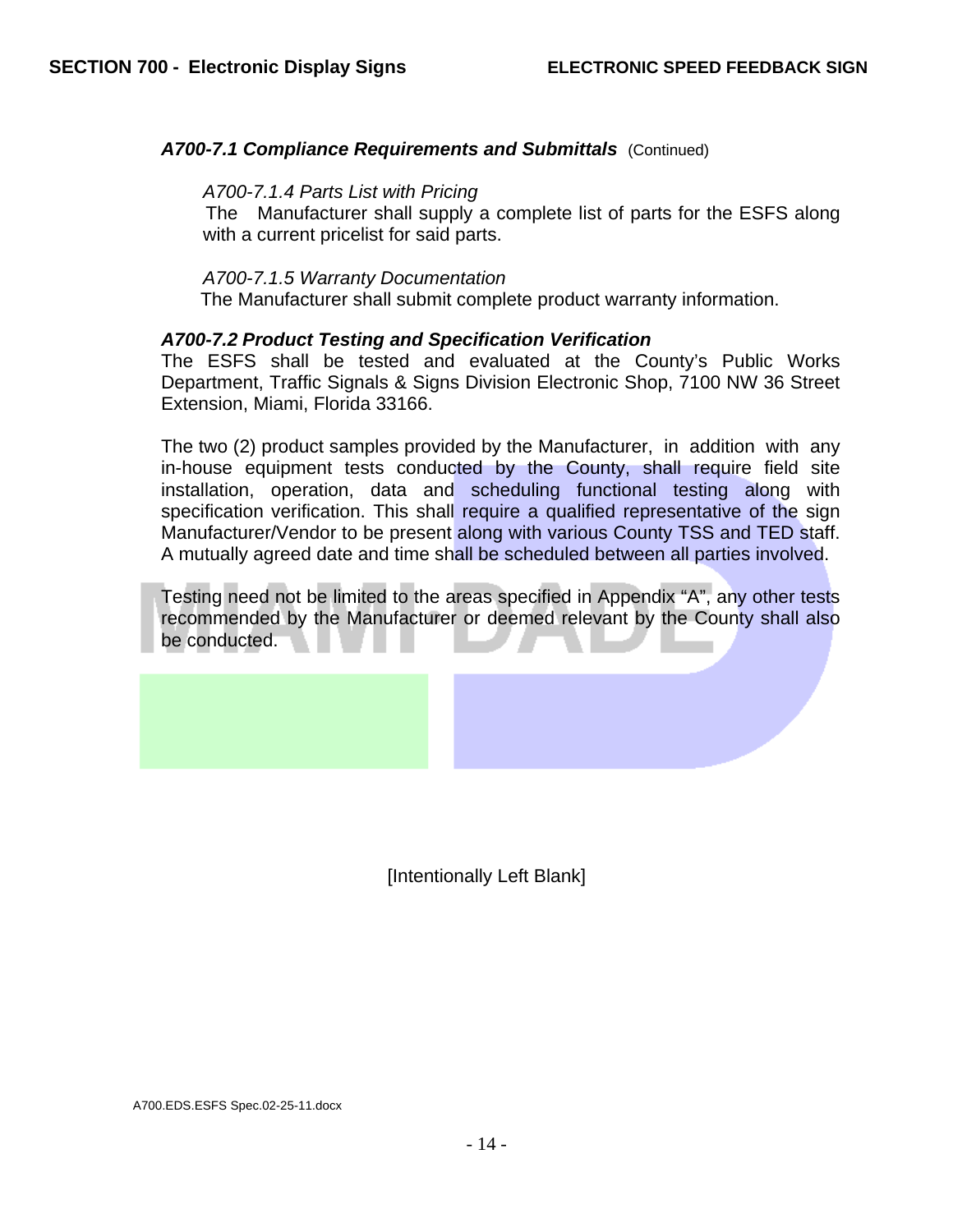# **APPENDIX "A"**

# **Product Testing and Specification Verification**

The Manufacturer/Vendor shall conduct and/or demonstrate with Miami-Dade County the following field tests and/or operations for verification and conformance with the specification:

| <b>Sign Operation</b> |                                        |                                                                                                                                                                                                                     |
|-----------------------|----------------------------------------|---------------------------------------------------------------------------------------------------------------------------------------------------------------------------------------------------------------------|
|                       | <b>Feature</b>                         | <b>Verification</b>                                                                                                                                                                                                 |
| 1)                    | <b>Real-Time</b><br>Connection         | Demonstrate the real-time wireless connection to the ESFS.                                                                                                                                                          |
| 2)                    | <b>Test Sequence</b><br>Display        | Run a test sequence that will initiate a display digit roll-up<br>test to verify that the device is operating properly.                                                                                             |
| 3)                    | <b>Vehicle Detection</b>               | Demonstrate that the ESFS is set to detect only approaching<br>traffic                                                                                                                                              |
| 4)                    | Instant "ON"                           | Demonstrate that the display will activate within Perception-<br>Response Time (PRT) per MUTCD Table 2C-4. Guidelines<br>for Advance Placement of Warning Signs to allow motorists<br>to see and react to the ESFS. |
| 5)                    | <b>Minimum Display</b><br><b>Speed</b> | Demonstrate that the ESFS will begin displaying the speed<br>once the driver speed reaches this threshold                                                                                                           |
| 6)                    | <b>Violation Alert</b>                 | Demonstrate that the display will "flash" the driver's<br>A.<br>speed once the radar detects the pre-set violation alert<br>speed threshold;                                                                        |
|                       |                                        | Demonstrate that the display will "flash" the "SLOW<br>В.<br>DOWN" message once the radar detects the pre-set<br>Slow Down speed threshold;                                                                         |
|                       |                                        | C. Demonstrate that the display will "blank-out" or display<br>"SLOW DOWN" message once the radar detects the<br>pre-set high speed threshold.                                                                      |
| 7)                    | Visibility                             | Demonstrate that the ESFS will be fully visible in all lighting<br>conditions; and that the display will have high contrast and<br>visibility.                                                                      |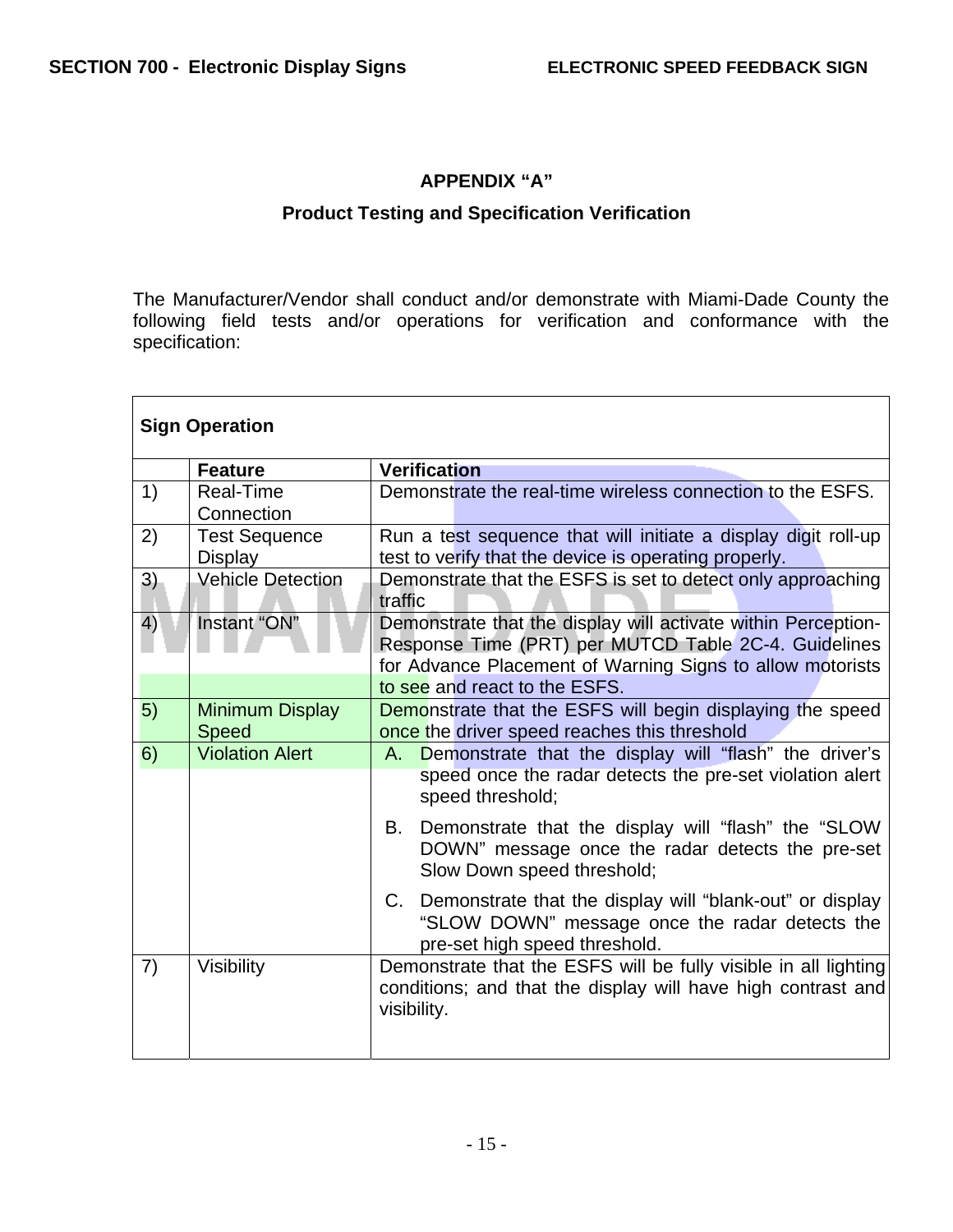|     | <b>Sign Scheduling</b>                       |                                                                                                                                                                                                                               |  |
|-----|----------------------------------------------|-------------------------------------------------------------------------------------------------------------------------------------------------------------------------------------------------------------------------------|--|
|     | <b>Feature</b>                               | <b>Verification</b>                                                                                                                                                                                                           |  |
| 1)  | Schedule creation                            | Demonstrate the ability to set up sign schedules while<br>disconnected from sign.                                                                                                                                             |  |
| 2)  | Creating operating<br>modes                  | Demonstrate the ability to support at least twenty (20)<br>unique operating modes.<br>A. Display "On" and "Off" control;                                                                                                      |  |
|     |                                              | Stealth mode (data collection "On", display "Off");<br>В.                                                                                                                                                                     |  |
|     |                                              | C. At least five (5) modes with unique school and non-<br>school speed limits, minimum display, violation alert,<br>Slow Down alert and high-speed cut-off speed<br>thresholds, "On/Off" times, and data collection times.    |  |
| 3)  | Daily schedule                               | Demonstrate the ability to support at least sixteen (16) sign<br>operating mode changes per day.                                                                                                                              |  |
| 4)  | <b>Weekly Schedule</b>                       | Demonstrate the ability to support at least five (5) weekly<br>schedules with different operating schedules for each day of<br>the week.                                                                                      |  |
| 5)  | <b>Exception Days</b>                        | Demonstrate the ability to support planned and unplanned<br>events by date and time to support special events,<br>construction zones, and in the case of school zones, non-<br>school days, early release days, and holidays. |  |
| 6)  | <b>Yearly Schedule</b>                       | A. Demonstrate the ability to support at least five (5)<br>unique annual school schedules;<br><b>B.</b> Demonstrate the ability to support two (2) year<br>schedules for non-school applications.                             |  |
| 7)  | Miami-Dade County<br><b>School schedules</b> | Demonstrate the ability to support operating schedules for<br>existing and planned school schedules in Miami-Dade<br>County and planned events in non-school installations.                                                   |  |
| 8)  | <b>Future Capacity</b>                       | Explain how the sign features and functionality will be<br>capable of handling up to 500 unique schedules.                                                                                                                    |  |
| 9)  | Ease of schedule<br>creation                 | Demonstrate the ability to create new schedule and<br>schedule components by copying and editing existing<br>modes and daily, weekly, and annual and two (2) year<br>schedules.                                               |  |
| 10) | Sign Scheduling                              | A. Demonstrate that schedules are easily transferrable<br>between notebooks to support field operations and<br>support;                                                                                                       |  |
|     |                                              | B. Demonstrate the ease of updating sign schedules in the<br>field.                                                                                                                                                           |  |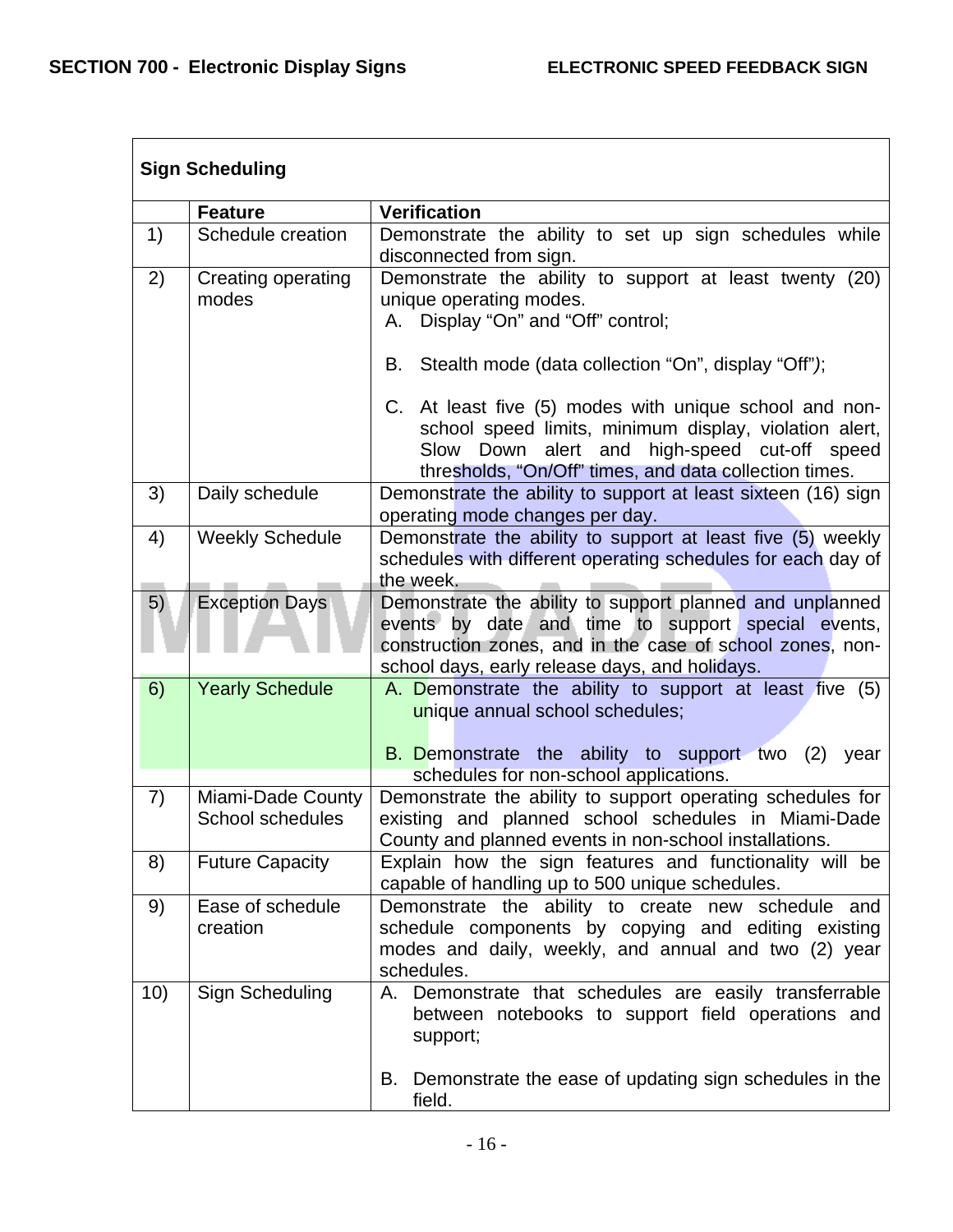|    | <b>Feature</b>     | <b>Verification</b>                                                                                                |
|----|--------------------|--------------------------------------------------------------------------------------------------------------------|
| 1) | Data Collection    | Verify data is being collected as programmed and collects                                                          |
|    |                    | the date, time, and speed of each target vehicle.                                                                  |
| 2) | Data Storage       | Verify data storage will support a minimum of 4500 target                                                          |
|    |                    | vehicles per day for thirty-one (31) calendar days.                                                                |
| 3) | Data Retrieval     | Demonstrate downloading data to notebook PC.                                                                       |
| 4) | Data Management    | A. Demonstrate the option of clearing or saving data<br>currently in the ESFS;                                     |
|    |                    | B. Demonstrate the ability to utilize circular data collection<br>as well as keeping data once the memory is full. |
| 5) | Data Accessibility | Show that the data is available in .csv format on the PC.                                                          |
| 6) | Data Analysis &    | Demonstrate the traffic data analysis and reporting                                                                |
|    | Reporting          | capabilities of the software.                                                                                      |
| 7) | Data Windowing     | Demonstrate the ability to select, analyze, and report a<br>subset of the data.                                    |

[Intentionally Left Blank]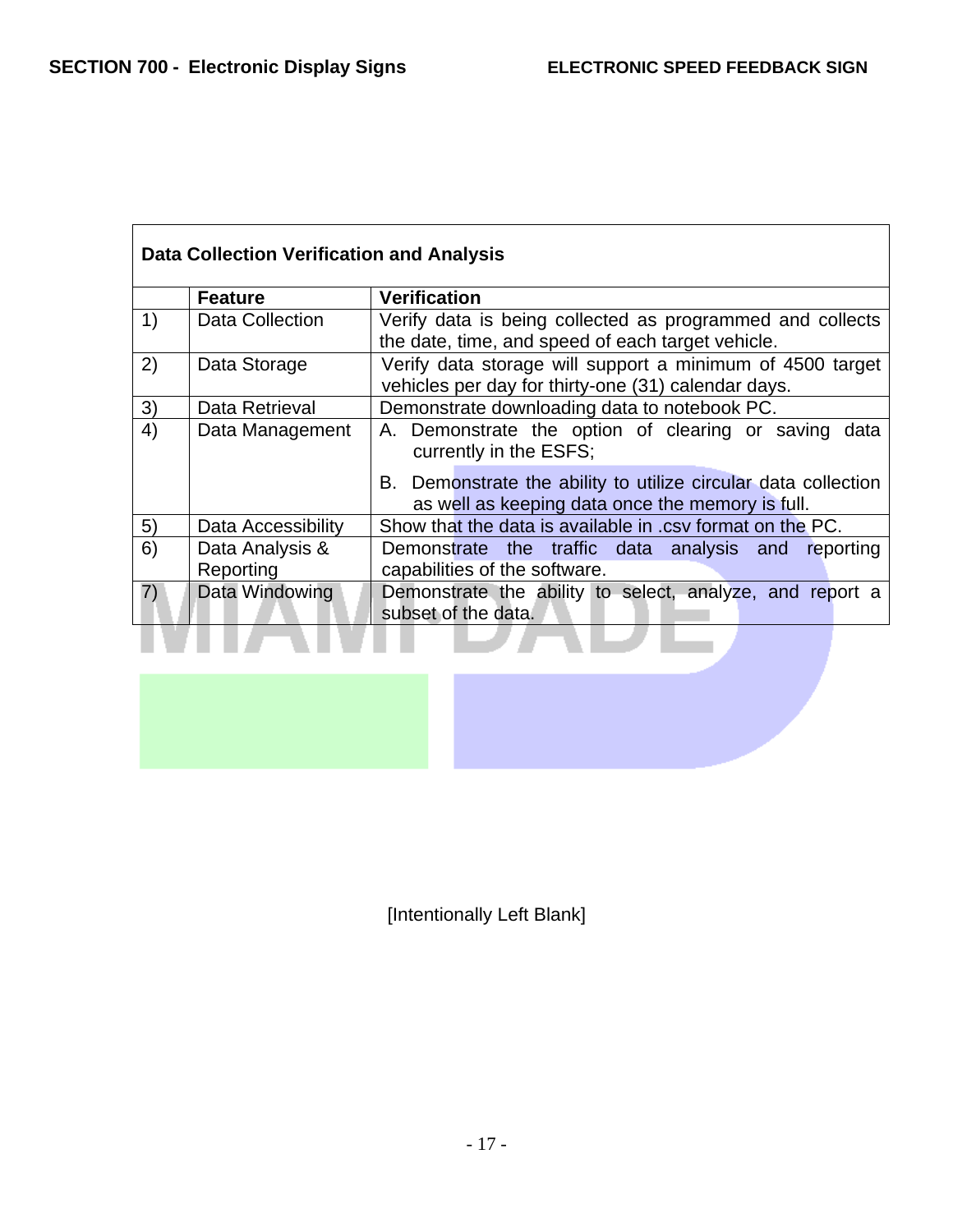| <b>Sign Set-up and Operation</b> |                                                    |                                                                                                                                                                                                                               |  |
|----------------------------------|----------------------------------------------------|-------------------------------------------------------------------------------------------------------------------------------------------------------------------------------------------------------------------------------|--|
|                                  | <b>Feature</b>                                     | <b>Verification</b>                                                                                                                                                                                                           |  |
| 1)                               | Sign Set-up                                        | Demonstrate Sign Set-up:<br>A. Date and time-of-day;<br>B. Real-time clock correction factor;<br>C. User-selectable alpha-numeric identification code of at                                                                   |  |
|                                  |                                                    | least twenty-two (22) characters to allow<br>unique<br>identification of each sign location;<br>D. Wireless programming of sign operating schedule.                                                                           |  |
| 2)                               | <b>Display Activation</b>                          | Demonstrate that the display does not display vehicles<br>traveling less than the minimum display speed threshold.                                                                                                            |  |
| 3)                               | <b>Violation and Slow</b><br>Down Message<br>Alert | A. Demonstrate that the display digits will "flash" while<br>displaying a speed which is in excess of a pre-set speed<br>threshold to assist in getting the attention of the<br>speeding driver;                              |  |
|                                  |                                                    | Demonstrate that the "SLOW DOWN" message will<br>B.<br>display at a preset speed threshold that is higher than<br>the speed threshold set for flashing the display and will<br>alternate with the driver's speed.             |  |
| 4)                               | <b>High-Speed Cut-off</b>                          | Demonstrate that the driver's speed will no longer display<br>once the high-speed cut-off speed is reached.                                                                                                                   |  |
| 5)                               | <b>External Device(s)</b><br>Control               | Demonstrate that the display can operate up to two (2)<br>А.<br>external devices to trigger at different speed thresholds<br>or be controlled by time-of-day to support integration of<br>external flashers or other devices; |  |
|                                  |                                                    | B. Demonstrate powering of up to two (2) AC or DC devices<br>or flashers upon speed threshold or schedule;                                                                                                                    |  |
|                                  |                                                    | C. Show that external contact-closure input can switch<br>between two (2) programmed speed thresholds if<br>scheduling function is not used;                                                                                  |  |
|                                  |                                                    | D. Show that external devices can be enabled to operate<br>either in: unison; alternating with each other; or flashing<br>in synchronization, with the violation alert condition.                                             |  |